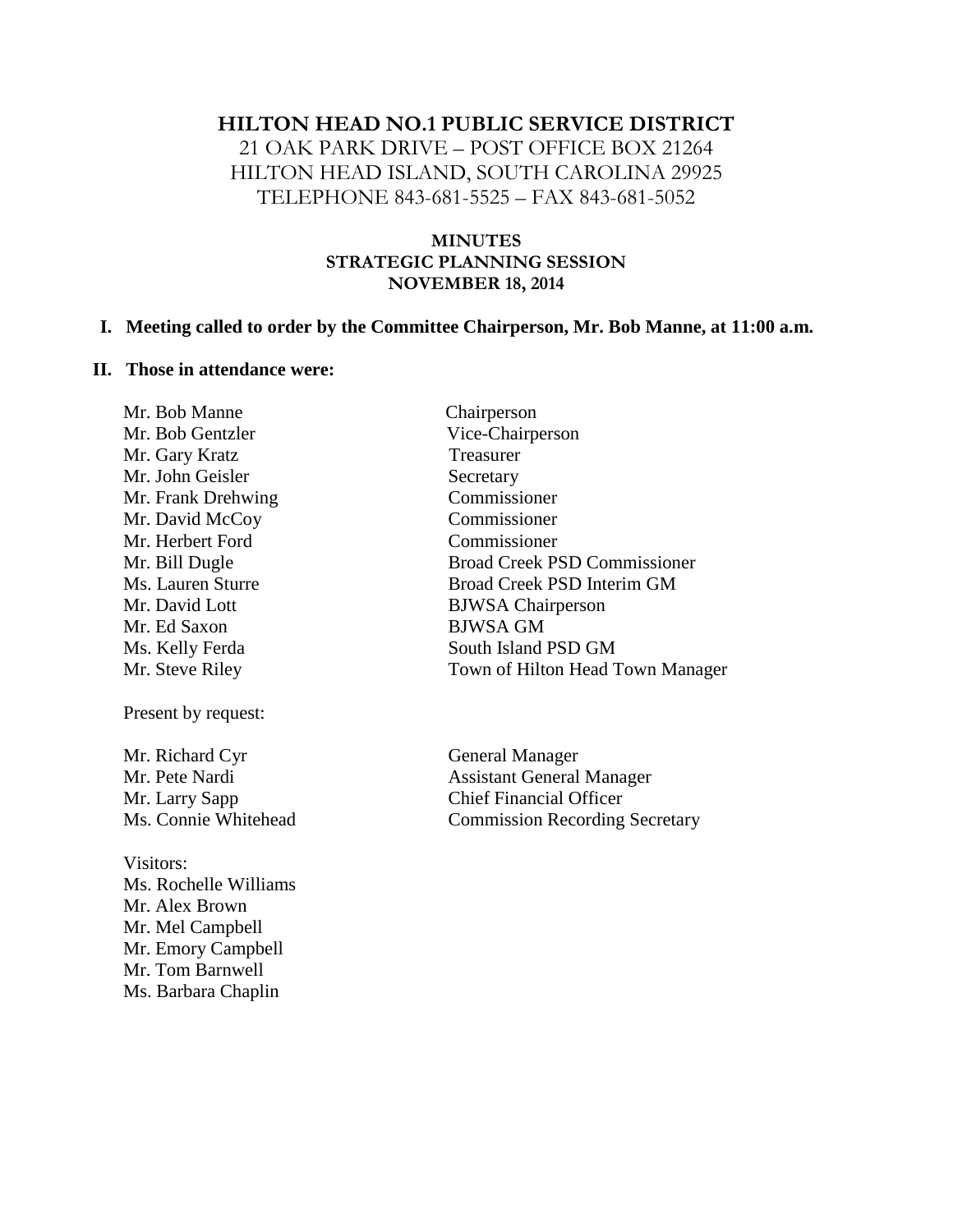## **III. Town Project Update**

#### Key Discussion Points

 Town Manager Steve Riley gave a brief update on revisions to the Town's Land Management Ordinance

## **IV. PSD Planning Cycle**

#### Key Discussion Points

- Mr. Manne introduced the PSD visitors and Mr. Gentzler explained the PSD's Planning Cycle.
- The cycle begins in November when the PSD Commission holds its annual Strategic Planning Workshop to determine strategic goals for the coming fiscal year. The cycle continues as PSD staff uses the Strategic Plan's directives to develop a Staff Work Plan for the next fiscal year. Each fiscal year concludes in June, at which time the commission evaluates the General Manager's performance over the just-completed fiscal year. Quarterly Management and Financial reports provide progress updates.

## **V. SWOT Analysis**

### Key Discussion Points

- Mr. Nardi facilitated the discussion on the PSD's strengths, weaknesses, opportunities and threats.
- Through group discussion and public comment, several new items were added to the list, including "engaged/active commission-led structure" as a strength, and "lack of awareness of sewer opportunities/funding assistance" as a weakness.
- Ms. Rochelle Williams voiced her frustration over the water quality and lack of sewer at her home at Sam Frazier Retreat. She said the water is too hard, which results in rings around her pots, and that her small child becomes ill when drinking it. She also said that, regardless of cost, sewer needs to be expanded since septic systems in the area are hazardous to the health of residents. Mr. Cyr stated that the hard water is the product of the wells in the area that are being lost to saltwater intrusion and that the use of RO water is being expanded. He added that Sam Frazier Retreat will be included in the next major sewer project. Staff will follow up on Ms. William's water quality concerns.
- Mr. Alex Brown agreed with Ms. William's concerns regarding sewer expansion. He added that the popular perception is that the native island community is a low priority to the Town and the PSD in terms of sewer expansion.
- Mr. Mel Campbell agreed that sewer expansion to the native island community appears to be a low priority. He added that even when sewer becomes available to low to moderate income residents, the cost of connection is prohibitively high. Sewer needs to be accessible and affordable.
- Mr. Emory Campbell commended Tom Barnwell on his many years of work to bring awareness to the sewer issues in this area. He said that sewer expansion is being driven by monetary gain instead of public health.
- Mr. Barnwell feels sewer connection is prohibitively expensive for low to moderate income residents. On the other hand, there are residents ready and willing to connect to sewer who